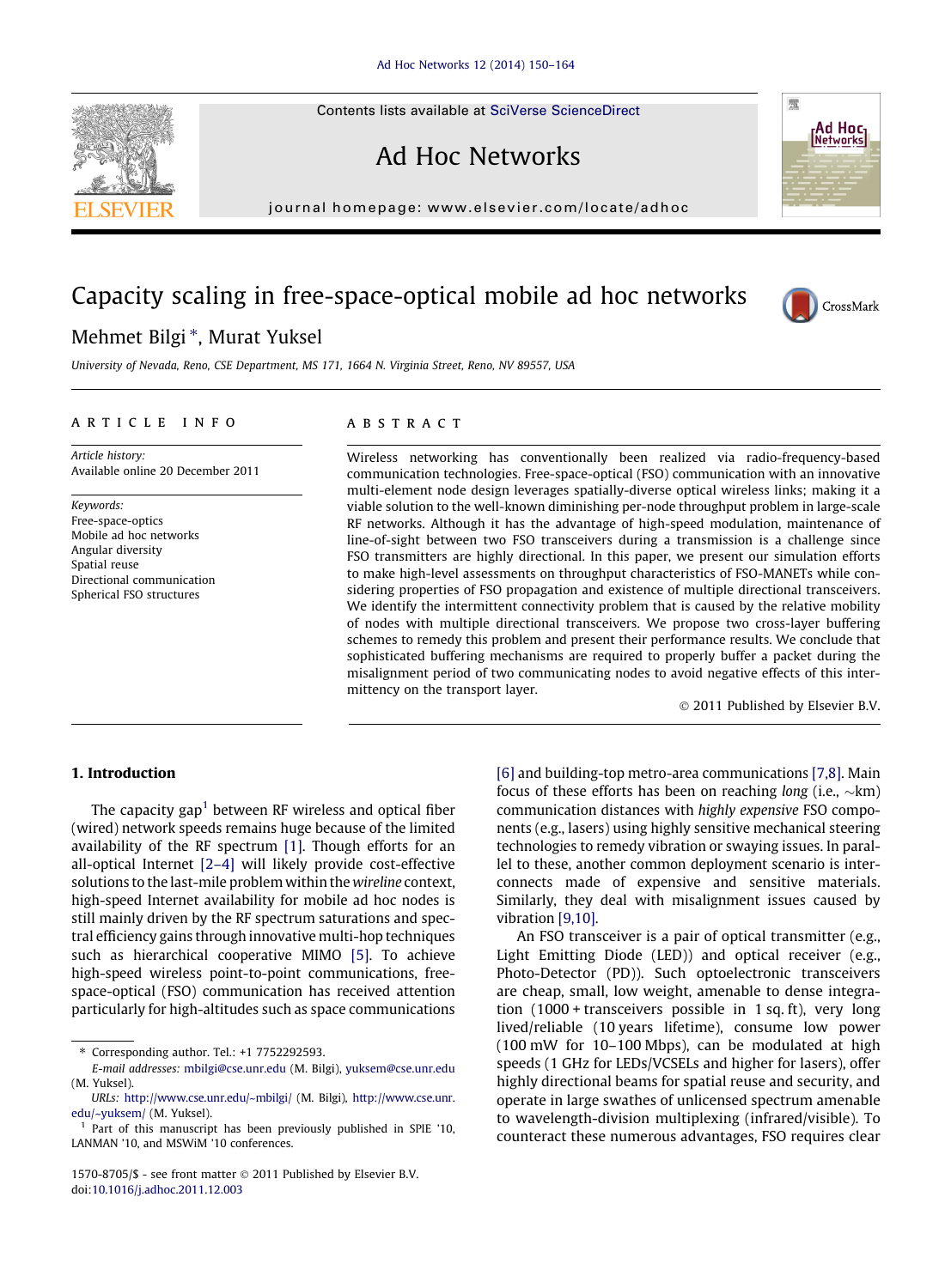line-of-sight (LOS) and LOS alignment. FSO communication also suffers from beam spread with distance (tradeoff between per-channel bit-rate and power) and unreliability during bad weather especially when size of particles in the medium are close to the used wavelength (aerosols and fog).

Recent work [\[11–17\]](#page--1-0) showed that FSO mobile ad hoc networks (FSO-MANETs) are possible by means of ''optical antennas'', i.e., FSO spherical structures like those shown in Fig. 1. This figure exhibits a sample wireless optical antenna design with hexagonal faces. Each face contains multiple FSO transceivers and each face can be tailored to maintain connection with a neighbor. This hexagonal antenna design introduces the ''group of transceivers'' concept on each face in comparison to uniform spherical design. A group of transceivers can transmit exactly the same signal to increase coverage in expense of some reduced spatial reuse and provide benefits in managing per-flow buffers. Such FSO spherical structures (i) achieve angular diversity via spherical surface, (ii) achieve spatial reuse via directional optical transmitters, and (iii) are multi-element since they are covered with multiple transceivers.

FSO communication can be used in indoor and outdoor settings, where existing lighting infrastructure can also be leveraged for communication purposes. For example, in a traffic setting, where accident information must be delivered to the cars in the same road, FSO can be used to deliver this information using traffic lights as well as cars' lights in a multi-hop manner. Similarly, traffic lights can be used to serve commercial audio or video content. Furthermore, exit lights inside the buildings can communicate with the hand held devices of disaster victims to direct them to the nearest safe exit as well as to localize them for aftermath rescue [\[18\]](#page--1-0).

In this paper, we examine a subset of the research problems brought by using such multi-element FSO structures in MANETs and proposals to remedy such issues. We specifically investigate the issues raised by directionality in combination with mobility and their implications on TCP and overall network throughput. We present a thorough simulation study that covers all the important system parameters. Our previous work [\[16\]](#page--1-0) showed that using multi-transceiver FSO nodes to establish a general-purpose communication method is possible via a proof-of-concept prototype made of off-the-shelf optoelectronic components. In this paper, we extend the study to MANET scenarios involving many of such multi-transceiver nodes, and investigate achievable throughput gains in comparison to a pure RF-based MANET. Our contributions include:

- Quantification of negative effects of multi-element FSO structures on end-to-end throughput.
- Modules to realistically simulate FSO nodes in NS-2 with consideration of crucial parameters such as visibility, divergence angle, line-of-sight, alignment, and obstacles.
- A quantitative analysis of overall performance of FSO networks and their comparison to similarly designed RF networks.
- Proposals for solving the intermittent connectivity problem for multi-transceiver FSO nodes and their implications on overall network throughput.

The rest of the paper is organized as follows: In Sections 2 and 3, we give the literature background information for FSO networks and the theoretical model for optical propagation in free space, respectively. In Section 4, we discuss the details of our contribution to NS-2 to accurately simulate networks of multi-element FSO nodes. In Section 5, we illustrate the observed throughput change while altering mobility, visibility and divergence angle in the system. We also look at the density of nodes in the network and its implications on throughput. Later, we focus on specific use cases of FSO in which there are obstacles: a city environment and a lounge setup and compare the results with RF. In Section 6, we propose two buffering mechanisms and provide throughput results to assess their effectiveness. We discuss our conclusions and future work in Section 7.

#### 2. Background

Majority of the current deployments of FSO communications is targeted at long distance point-to-point applications: terrestrial last-mile, deep space [\[6\]](#page--1-0) and building-top installations, where redundancy or limited spatial reuse is achieved through one primary beam and some backup beams. Building-top installations employ high speed modulation of laser, that is generated by expensive and highly sensitive equipment [\[7,8\]](#page--1-0) to expand the transmission range and overcome the challenges of propagation medium (especially fog and aerosols). This kind of FSO deployment is typically a mesh network installation in which FSO links establish the backbone of the network, because of their high throughput capacity. Eliminating the need to lay cable, especially in geographically challenging environments is the main motivation of building-top and last-mile point-to-point FSO deployments. Various techniques have been developed for such stationary deployments of FSO



Fig. 1. Two "soccer-ball-shaped" optical antennas, accommodating an array of transceivers mounted on each hexagon, are communicating with each other.